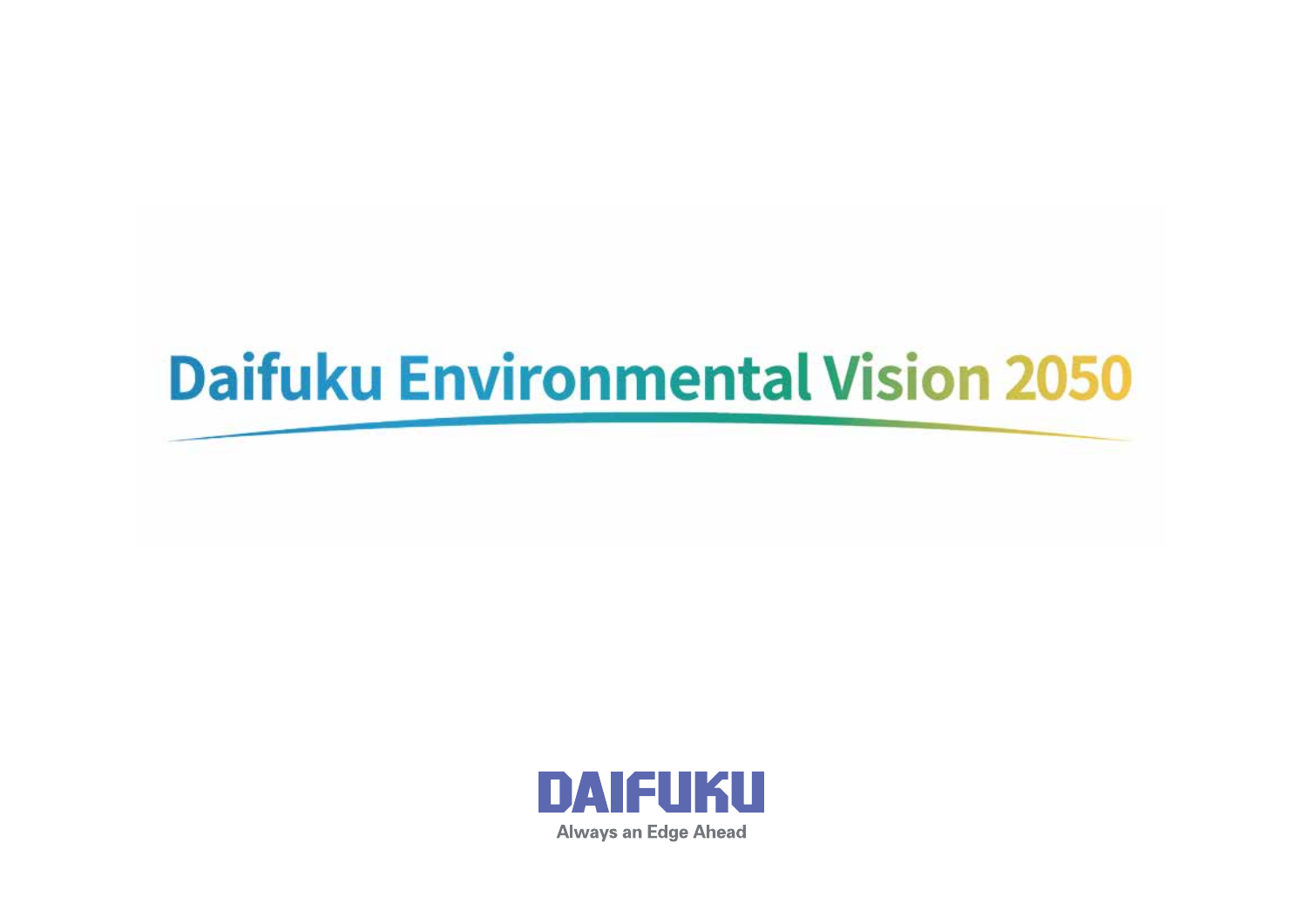# **One-Daifuku Zero**

**Aiming for a world where material handling systems have zero environmental impact**

### **Climate Change and Energy <b>Resource Recycling**

We will contribute to the environmental activities of our customers with the best quality products and services to bring about a post-carbon society.

We will make 100% of the energy used in production, including among our primary suppliers, renewable.

We will contribute to the environmental activities of our customers with the best quality products and services to create a recycling-oriented society.

In addition to extending the life of our products, we will eliminate landfill waste created by products we provide and the waste generated at our production sites.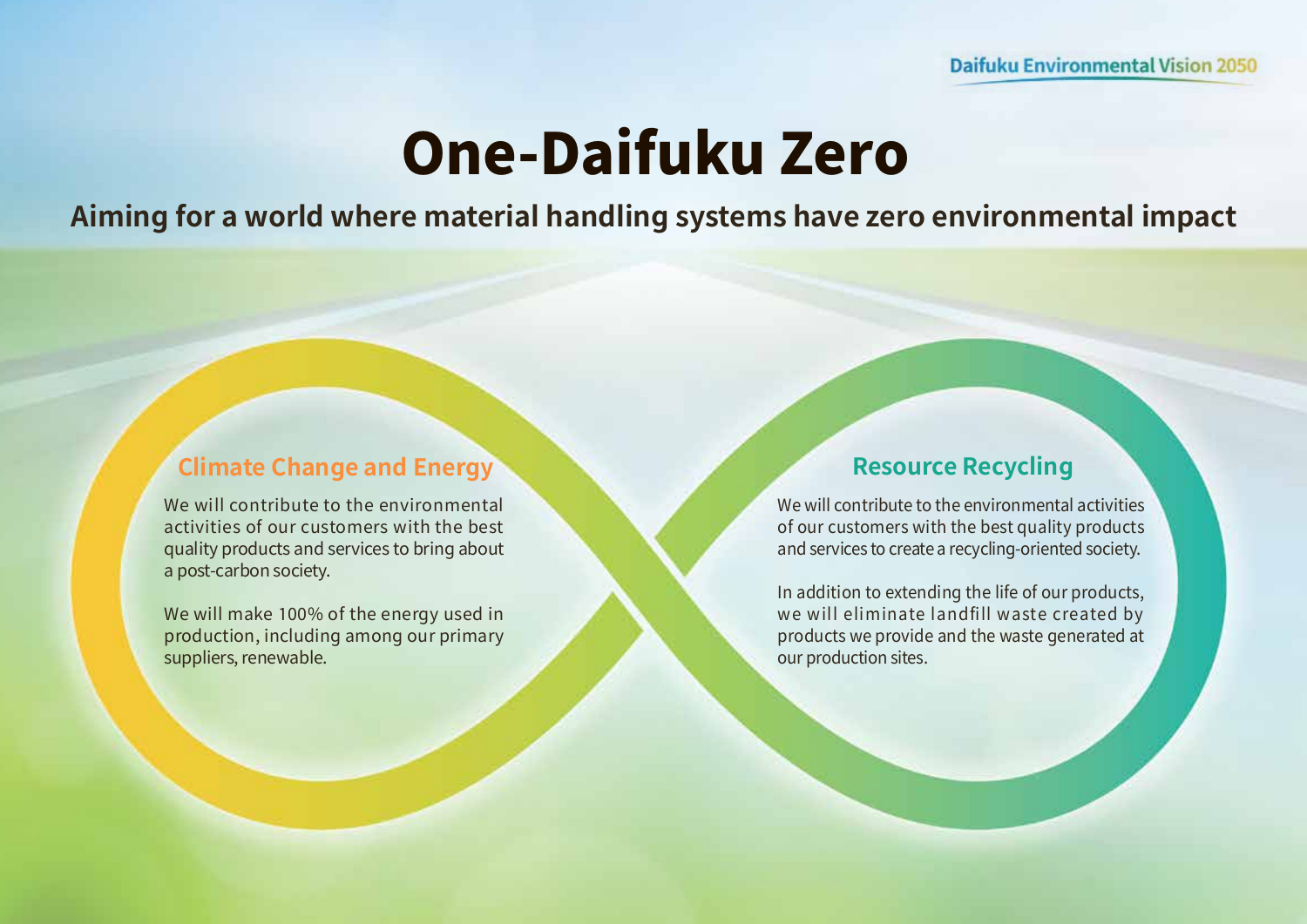#### **Daifuku Environmental Vision 2050**

**2050**

## **Crucial Issue Areas for 2030**

#### **Accelerating climate change and energy responses**

We will strive to reduce CO<sub>2</sub> emissions in our value chain by reducing the energy use of our products operated at customer sites and by working together with our suppliers.

We will work on CO<sub>2</sub> emissions reductions compliant with the Paris Agreement by promoting energy conservation and introducing renewable energy sources throughout the Daifuku Group.

#### **Building a foundation to promote the resource recycling**

To promote resource recycling throughout the product lifecycle, we will reconsider the evaluation methods for our products and enhance their recyclability rate.

We will build a resource-recycling framework at all our production sites.